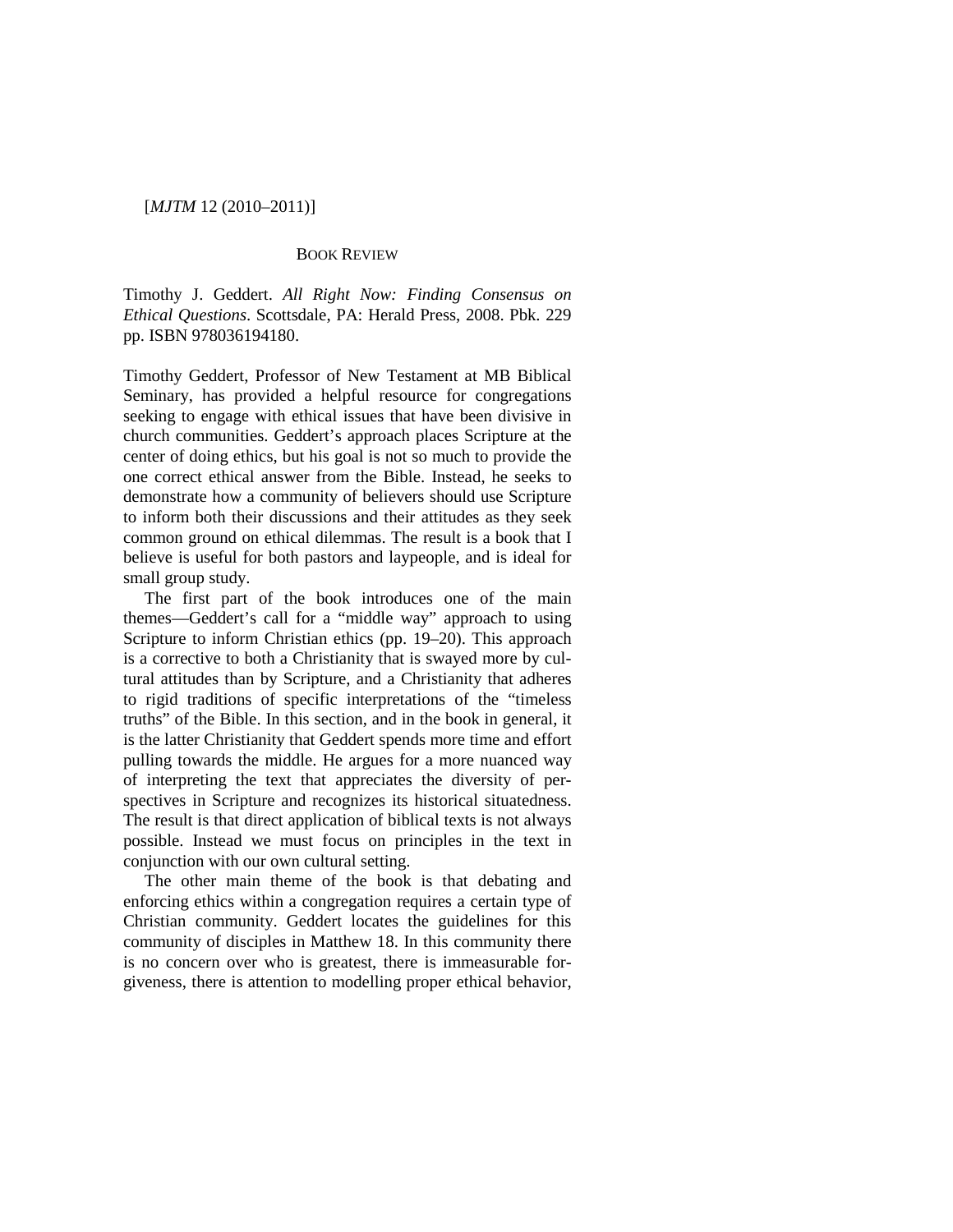## GEDDERT *All Right Now*

and there is the God-given authority for the community to discern acceptable conduct. Most interesting in this section is Geddert's interpretation of Matt 18:15–17. When an unrepentant member of the community is to be treated as a "Gentile and a tax collector," it means that he or she must be seen as "someone who needs to be won [back] to the fellowship" (p. 55). The first section closes with Geddert's twelve principles of a biblical ethic (pp. 67–86). Two examples that help provide a feel for his approach to ethics as a whole are "a biblical ethic maintains the tension between the 'already' and the 'not yet' [of the kingdom of God]," and "a biblical ethic is concerned more with the center of God's will than with the boundary line."

In the second part of the book, Geddert puts his "middle way" scriptural approach to ethics into practice through examining several contentious ethical issues—non-violence and military participation, sexuality (primarily sex outside of marriage), divorce and remarriage, homosexuality, and money and possessions. In each chapter he brings together the most relevant biblical texts and the major ethical perspectives on the issue, as well as his own assessment of those texts and perspectives. Each chapter in this section, as in all chapters, concludes with discussion questions and suggestions for further reading. This part of the book would serve as a useful resource for small group study, gathering together in a concise way the important Scripture passages and arguments on each ethical issue.

It should be noted, however, that Geddert clearly writes from within his Anabaptist tradition, and the understanding of the church as a radical community set apart from the world is foundational in his ethics. This can be seen, for example, in the discussion on Christians and the use of violence, where the prescriptive ethics in the Sermon on the Mount are not meant for humanity in general, but for the separate community of the disciples. This does not detract from the value of this resource for non-Anabaptist church communities, but some small groups may want to pair it with a similar book from within their own tradition.

The final three chapters concentrate on the theme of reaching ethical consensus in community. Acts 15 is presented as a